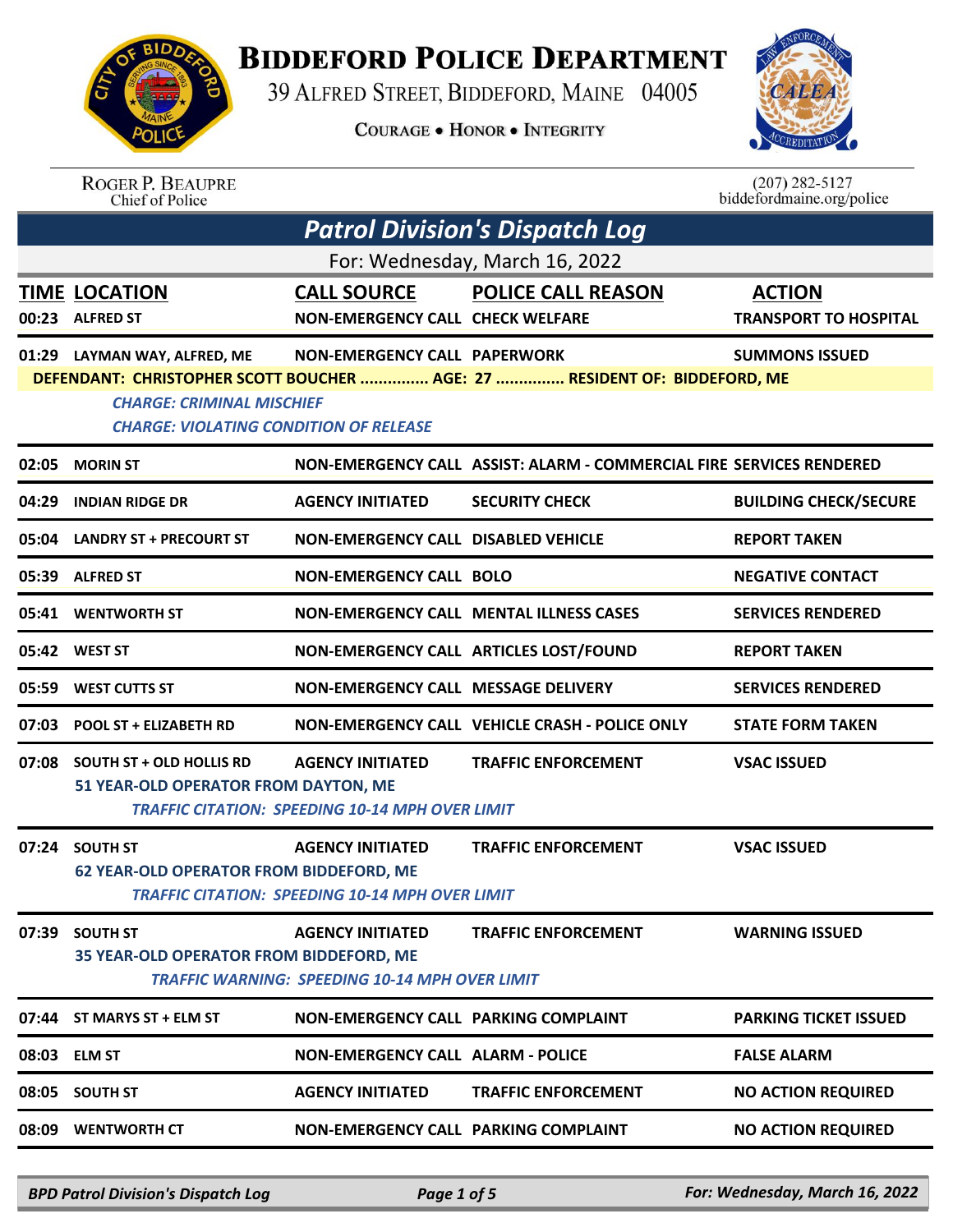|       | <b>TIME LOCATION</b><br>08:14 PROSPECT ST + BIRCH ST                               | <b>CALL SOURCE</b><br><b>NON-EMERGENCY CALL BOLO</b>                                                                                           | <b>POLICE CALL REASON</b>                                                                      | <b>ACTION</b><br><b>SERVICES RENDERED</b> |
|-------|------------------------------------------------------------------------------------|------------------------------------------------------------------------------------------------------------------------------------------------|------------------------------------------------------------------------------------------------|-------------------------------------------|
|       | 08:25 ELM ST                                                                       | <b>AGENCY INITIATED</b>                                                                                                                        | <b>COMMUNITY ENGAGEMENT</b>                                                                    | <b>SERVICES RENDERED</b>                  |
|       | 08:32 SOUTH ST<br><b>CHARGE: VIOLATING CONDITION OF RELEASE</b>                    | <b>AGENCY INITIATED</b><br><b>CHARGE: OPERATING AFTER HABITUAL OFFENDER REVOCATION</b><br><b>TRAFFIC CITATION: SPEEDING 1-9 MPH OVER LIMIT</b> | <b>OPER AFTER SUSPENSION</b><br>DEFENDANT: CEDRIC M MURLEY  AGE: 25  RESIDENT OF: NEWFIELD, ME | <b>SUMMONS ISSUED</b>                     |
|       | 08:33 ALFRED ST                                                                    | <b>AGENCY INITIATED</b>                                                                                                                        | <b>COMMUNITY ENGAGEMENT</b>                                                                    | <b>SERVICES RENDERED</b>                  |
| 09:04 | <b>MAY ST + LESSARD AVE</b><br><b>42 YEAR-OLD OPERATOR FROM PORTLAND, ME</b>       | <b>AGENCY INITIATED</b><br><b>TRAFFIC WARNING: SPEEDING 1-9 MPH OVER LIMIT</b>                                                                 | <b>TRAFFIC ENFORCEMENT</b>                                                                     | <b>WARNING ISSUED</b>                     |
| 09:09 | <b>RIVER RD</b><br>52 YEAR-OLD OPERATOR FROM WELLS, ME                             | <b>AGENCY INITIATED</b><br><b>TRAFFIC CITATION: SPEEDING 15-19 MPH OVER LIMIT</b>                                                              | <b>TRAFFIC ENFORCEMENT</b>                                                                     | <b>VSAC ISSUED</b>                        |
| 09:09 | <b>HOLLAND RD</b>                                                                  | <b>AGENCY INITIATED</b>                                                                                                                        | <b>ANIMAL COMPLAINT</b>                                                                        | <b>SERVICES RENDERED</b>                  |
| 09:25 | <b>ALFRED ST</b><br>55 YEAR-OLD OPERATOR FROM BIDDEFORD, ME                        | <b>AGENCY INITIATED</b><br><b>TRAFFIC WARNING: DEFECTIVE WINDSHIELD</b>                                                                        | <b>TRAFFIC ENFORCEMENT</b>                                                                     | <b>WARNING ISSUED</b>                     |
| 09:44 | <b>GRANITE ST</b>                                                                  | <b>NON-EMERGENCY CALL PAPERWORK</b>                                                                                                            |                                                                                                | <b>SERVICES RENDERED</b>                  |
|       | 09:50 RIVER RD + SCOTLAND DR<br><b>65 YEAR-OLD OPERATOR FROM DAYTON, ME</b>        | <b>AGENCY INITIATED</b><br><b>TRAFFIC CITATION: SPEEDING 10-14 MPH OVER LIMIT</b>                                                              | <b>TRAFFIC ENFORCEMENT</b>                                                                     | <b>VSAC ISSUED</b>                        |
|       | 09:55 MAY ST<br>20 YEAR-OLD OPERATOR FROM BIDDEFORD, ME                            | <b>AGENCY INITIATED</b><br><b>TRAFFIC WARNING: SPEEDING 1-9 MPH OVER LIMIT</b>                                                                 | <b>TRAFFIC ENFORCEMENT</b>                                                                     | <b>WARNING ISSUED</b>                     |
| 10:08 | <b>SOUTH ST</b><br>18 YEAR-OLD OPERATOR FROM BIDDEFORD, ME                         | <b>AGENCY INITIATED</b><br><b>TRAFFIC CITATION: SPEEDING 15-19 MPH OVER LIMIT</b>                                                              | <b>TRAFFIC ENFORCEMENT</b>                                                                     | <b>VSAC ISSUED</b>                        |
| 10:19 | <b>MAIN ST</b><br><b>68 YEAR-OLD OPERATOR FROM BAR MILLS, ME</b>                   | <b>AGENCY INITIATED</b><br><b>TRAFFIC WARNING: OPERATING VEHICLE WITH INADEQUATE LIGHTS</b>                                                    | <b>TRAFFIC ENFORCEMENT</b>                                                                     | <b>WARNING ISSUED</b>                     |
|       | 10:20 ALFRED ST                                                                    | NON-EMERGENCY CALL ANIMAL COMPLAINT                                                                                                            |                                                                                                | <b>SERVICES RENDERED</b>                  |
| 10:29 | <b>MAIN ST + MT PLEASANT ST</b><br>50 YEAR-OLD OPERATOR FROM OLD ORCHARD BEACH, ME | <b>AGENCY INITIATED</b><br><b>TRAFFIC WARNING: SPEEDING 10-14 MPH OVER LIMIT</b>                                                               | <b>TRAFFIC ENFORCEMENT</b>                                                                     | <b>WARNING ISSUED</b>                     |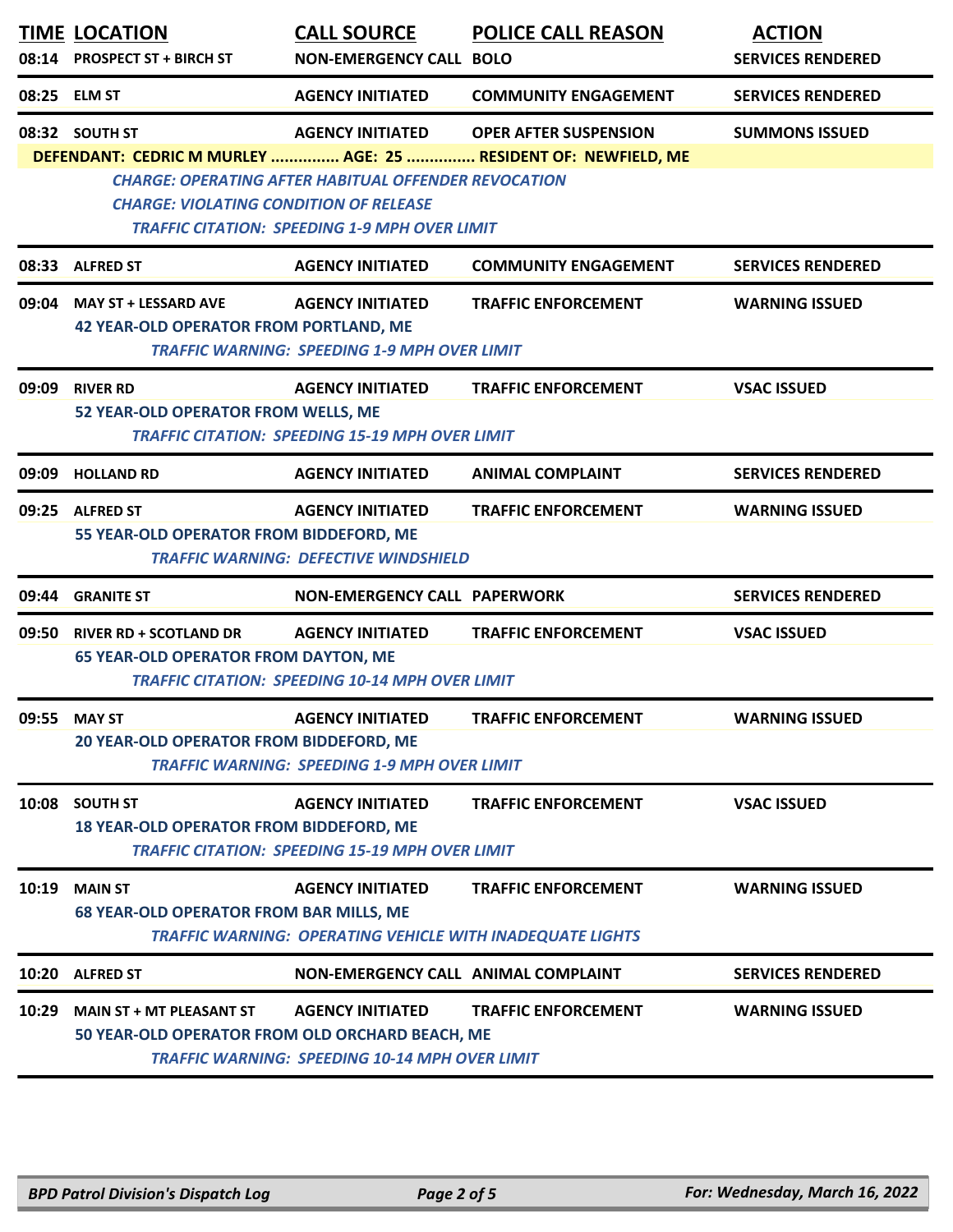| 10:30 | <b>TIME LOCATION</b><br><b>SOUTH ST</b><br>24 YEAR-OLD OPERATOR FROM BUXTON, ME | <b>CALL SOURCE</b><br><b>AGENCY INITIATED</b>                                    | <b>POLICE CALL REASON</b><br><b>TRAFFIC ENFORCEMENT</b>                                                                              | <b>ACTION</b><br><b>WARNING ISSUED</b> |
|-------|---------------------------------------------------------------------------------|----------------------------------------------------------------------------------|--------------------------------------------------------------------------------------------------------------------------------------|----------------------------------------|
|       |                                                                                 | <b>TRAFFIC WARNING: SPEEDING 1-9 MPH OVER LIMIT</b>                              | TRAFFIC WARNING: OPERATE VEHICLE W/O VALID INSPECTION CERTIFICATE<br>TRAFFIC WARNING: OPERATING VEHICLE WITH INADEQUATE BRAKE LIGHTS |                                        |
| 10:35 | <b>SOUTH ST + OLD HOLLIS RD</b><br>47 YEAR-OLD OPERATOR FROM BIDDEFORD, ME      | <b>AGENCY INITIATED</b>                                                          | <b>TRAFFIC ENFORCEMENT</b><br>TRAFFIC WARNING: OPERATE VEHICLE W/O VALID INSPECTION CERTIFICATE                                      | <b>WARNING ISSUED</b>                  |
| 10:37 | <b>SOUTH ST + MAPLEWOOD AVE</b><br>49 YEAR-OLD OPERATOR FROM BIDDEFORD, ME      | <b>AGENCY INITIATED</b><br><b>TRAFFIC WARNING: SPEEDING 10-14 MPH OVER LIMIT</b> | <b>TRAFFIC ENFORCEMENT</b>                                                                                                           | <b>WARNING ISSUED</b>                  |
| 10:46 | <b>MAIN ST + MAPLEWOOD AVE</b><br><b>45 YEAR-OLD OPERATOR FROM LYMAN, ME</b>    | <b>AGENCY INITIATED</b><br><b>TRAFFIC WARNING: SPEEDING 10-14 MPH OVER LIMIT</b> | <b>TRAFFIC ENFORCEMENT</b>                                                                                                           | <b>WARNING ISSUED</b>                  |
|       | 10:51 HILL ST                                                                   | <b>AGENCY INITIATED</b>                                                          | <b>ANIMAL COMPLAINT</b>                                                                                                              | <b>PAPERWORK SERVED</b>                |
| 10:53 | <b>MAIN ST + MAPLEWOOD AVE</b><br><b>18 YEAR-OLD OPERATOR FROM SACO, ME</b>     | <b>AGENCY INITIATED</b><br><b>TRAFFIC WARNING: FAILING TO STOP FOR STOP SIGN</b> | <b>TRAFFIC ENFORCEMENT</b>                                                                                                           | <b>WARNING ISSUED</b>                  |
| 11:20 | <b>ALFRED ST</b>                                                                | <b>WALK-IN AT STATION</b>                                                        | <b>VIN VERIFICATION</b>                                                                                                              | <b>SERVICES RENDERED</b>               |
|       | 11:22 ALFRED ST + LAMBERT ST<br>71 YEAR-OLD OPERATOR FROM SACO, ME              | <b>AGENCY INITIATED</b><br><b>TRAFFIC WARNING: SPEEDING 10-14 MPH OVER LIMIT</b> | <b>TRAFFIC ENFORCEMENT</b>                                                                                                           | <b>WARNING ISSUED</b>                  |
| 11:40 | <b>HILLS BEACH RD</b>                                                           | <b>AGENCY INITIATED</b>                                                          | <b>HARASSMENT</b>                                                                                                                    | <b>REPORT TAKEN</b>                    |
| 12:18 | <b>OAK RIDGE RD</b><br>74 YEAR-OLD OPERATOR FROM BIDDEFORD, ME                  | <b>AGENCY INITIATED</b><br><b>TRAFFIC WARNING: SPEEDING 10-14 MPH OVER LIMIT</b> | <b>TRAFFIC ENFORCEMENT</b>                                                                                                           | <b>WARNING ISSUED</b>                  |
| 12:36 | <b>GRANITE ST</b>                                                               | <b>AGENCY INITIATED</b>                                                          | <b>PAPERWORK</b>                                                                                                                     | <b>PAPERWORK SERVED</b>                |
|       | 12:51 PEARL ST                                                                  | <b>AGENCY INITIATED</b>                                                          | <b>COMMUNITY ENGAGEMENT</b>                                                                                                          | <b>SERVICES RENDERED</b>               |
| 13:14 | <b>GRAHAM ST</b><br>23 YEAR-OLD OPERATOR FROM CANDIA, NH                        | <b>AGENCY INITIATED</b><br><b>TRAFFIC WARNING: FAILING TO STOP AT STOP SIGN</b>  | <b>TRAFFIC ENFORCEMENT</b>                                                                                                           | <b>WARNING ISSUED</b>                  |
| 13:16 | <b>GRAHAM ST</b><br><b>68 YEAR-OLD OPERATOR FROM BIDDEFORD, ME</b>              | <b>AGENCY INITIATED</b><br><b>TRAFFIC WARNING: FAILURE TO REGISTER VEHICLE</b>   | <b>TRAFFIC ENFORCEMENT</b>                                                                                                           | <b>WARNING ISSUED</b>                  |
| 13:37 | <b>UNION ST</b><br><b>49 YEAR-OLD OPERATOR FROM KENNEBUNK, ME</b>               | <b>AGENCY INITIATED</b><br><b>TRAFFIC WARNING: FAILING TO STOP AT STOP SIGN</b>  | <b>TRAFFIC ENFORCEMENT</b>                                                                                                           | <b>WARNING ISSUED</b>                  |
|       | 13:44 POOL ST                                                                   | <b>NON-EMERGENCY CALL JUVENILE OFFENSES</b>                                      |                                                                                                                                      | <b>SERVICES RENDERED</b>               |
|       | <b>BPD Patrol Division's Dispatch Log</b>                                       | Page 3 of 5                                                                      |                                                                                                                                      | For: Wednesday, March 16, 2022         |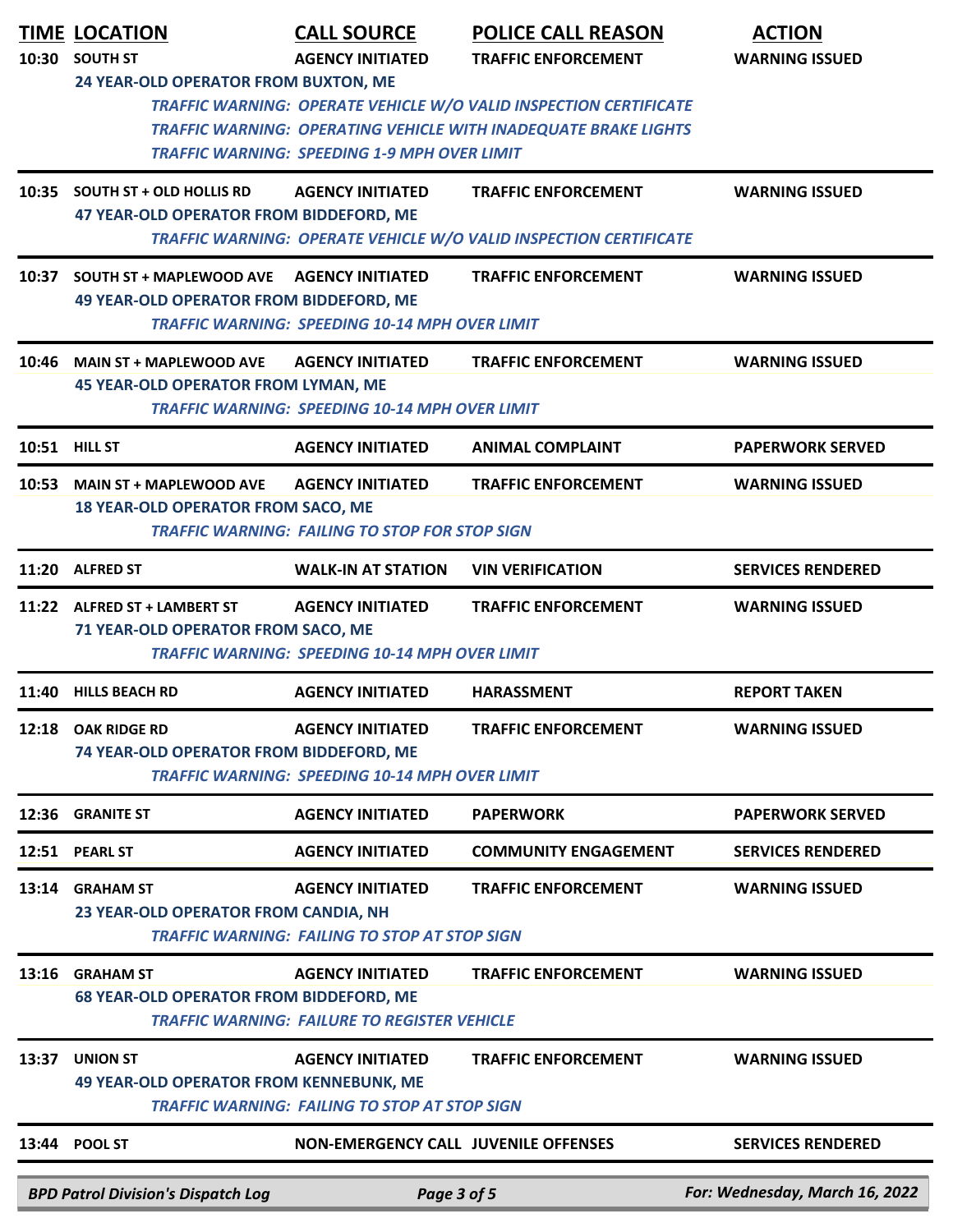| 13:53 | <b>TIME LOCATION</b><br><b>MAIN ST</b><br>17 YEAR-OLD OPERATOR FROM BIDDEFORD, ME | <b>CALL SOURCE</b><br><b>AGENCY INITIATED</b><br><b>TRAFFIC WARNING: MOTOR VEHICLE FOLLOWING TOO CLOSE</b> | <b>POLICE CALL REASON</b><br><b>TRAFFIC ENFORCEMENT</b>                                                 | <b>ACTION</b><br><b>WARNING ISSUED</b> |
|-------|-----------------------------------------------------------------------------------|------------------------------------------------------------------------------------------------------------|---------------------------------------------------------------------------------------------------------|----------------------------------------|
|       | 13:54 OLD POOL RD                                                                 | NON-EMERGENCY CALL FRAUD / SCAM                                                                            |                                                                                                         | <b>REPORT TAKEN</b>                    |
| 14:13 | <b>BRADBURY ST</b><br>25 YEAR-OLD OPERATOR FROM BIDDEFORD, ME                     | <b>AGENCY INITIATED</b><br><b>TRAFFIC WARNING: SPEEDING 1-9 MPH OVER LIMIT</b>                             | <b>TRAFFIC ENFORCEMENT</b>                                                                              | <b>WARNING ISSUED</b>                  |
| 14:20 | <b>PIKE ST</b>                                                                    | <b>E-911 CALL</b>                                                                                          | <b>BOLO</b>                                                                                             | <b>SERVICES RENDERED</b>               |
|       | 14:22 POOL ST                                                                     | <b>AGENCY INITIATED</b>                                                                                    | <b>COMMUNITY ENGAGEMENT</b>                                                                             | <b>SERVICES RENDERED</b>               |
| 14:39 | <b>WENTWORTH ST</b>                                                               | NON-EMERGENCY CALL THEFT                                                                                   |                                                                                                         | <b>REPORT TAKEN</b>                    |
| 14:45 | <b>NEW COUNTY RD</b>                                                              | <b>OTHER</b>                                                                                               | <b>DOMESTIC COMPLAINTS</b>                                                                              | <b>REPORT TAKEN</b>                    |
|       | 14:48 SMALLS CT                                                                   | NON-EMERGENCY CALL OUT FOR FOLLOW UP                                                                       |                                                                                                         | <b>SERVICES RENDERED</b>               |
|       | 14:55 SOUTH ST + ELM ST                                                           | <b>E-911 CALL</b>                                                                                          | <b>BOLO</b>                                                                                             | <b>NEGATIVE CONTACT</b>                |
| 15:08 | <b>BACON ST</b>                                                                   | <b>E-911 CALL</b>                                                                                          | <b>TRESPASSING</b>                                                                                      | <b>SERVICES RENDERED</b>               |
| 15:23 | <b>SMALLS CT + WENTWORTH ST</b>                                                   | <b>AGENCY INITIATED</b>                                                                                    | <b>SUSPICION</b>                                                                                        | <b>REPORT TAKEN</b>                    |
| 15:44 | <b>MASON ST</b>                                                                   | <b>AGENCY INITIATED</b>                                                                                    | <b>OUT FOR FOLLOW UP</b>                                                                                | <b>SERVICES RENDERED</b>               |
|       | 16:05 ADAMS ST                                                                    | <b>AGENCY INITIATED</b>                                                                                    | <b>OUT FOR FOLLOW UP</b>                                                                                | <b>SERVICES RENDERED</b>               |
|       | 16:06 YORK ST                                                                     |                                                                                                            | NON-EMERGENCY CALL ATTEMPTED/THREATENED SUICIDE SERVICES RENDERED                                       |                                        |
|       | 16:33 DEBBIE AVE                                                                  | <b>E-911 CALL</b>                                                                                          | 911 MISUSE                                                                                              | <b>SERVICES RENDERED</b>               |
|       | 16:44 POOL ST                                                                     | E-911 CALL                                                                                                 | DEATH ATTENDED & UNATTENDED REPORT TAKEN                                                                |                                        |
|       | 16:51 ELM ST                                                                      | <b>NON-EMERGENCY CALL THEFT</b>                                                                            |                                                                                                         | <b>SERVICES RENDERED</b>               |
|       | 17:50 ELM ST                                                                      | <b>E-911 CALL</b>                                                                                          | <b>VEHICLE CRASH - POLICE ONLY</b>                                                                      | <b>SERVICES RENDERED</b>               |
|       | 18:13 ELM ST<br>35 YEAR-OLD OPERATOR FROM BENTON, ME                              | <b>AGENCY INITIATED</b>                                                                                    | <b>TRAFFIC ENFORCEMENT</b><br><b>TRAFFIC WARNING: OPERATE VEHICLE W/O VALID INSPECTION CERTIFICATE</b>  | <b>WARNING ISSUED</b>                  |
|       | 18:27 WEST ST + CRANBERRY LN<br>38 YEAR-OLD OPERATOR FROM BIDDEFORD, ME           | <b>AGENCY INITIATED</b>                                                                                    | <b>TRAFFIC ENFORCEMENT</b><br><b>TRAFFIC CITATION: OPERATE VEHICLE W/O VALID INSPECTION CERTIFICATE</b> | <b>VSAC ISSUED</b>                     |
| 18:40 | <b>ALFRED ST</b>                                                                  | NON-EMERGENCY CALL HARASSMENT                                                                              |                                                                                                         | <b>SERVICES RENDERED</b>               |
| 18:54 | <b>GRAHAM ST</b>                                                                  | <b>E-911 CALL</b>                                                                                          | 911 MISUSE                                                                                              | <b>SERVICES RENDERED</b>               |
| 18:58 | <b>MILE STRETCH RD</b><br>21 YEAR-OLD OPERATOR FROM OLD ORCHARD BEACH, ME         | <b>AGENCY INITIATED</b>                                                                                    | <b>TRAFFIC ENFORCEMENT</b><br>TRAFFIC WARNING: OPERATE VEHICLE W/O VALID INSPECTION CERTIFICATE         | <b>WARNING ISSUED</b>                  |